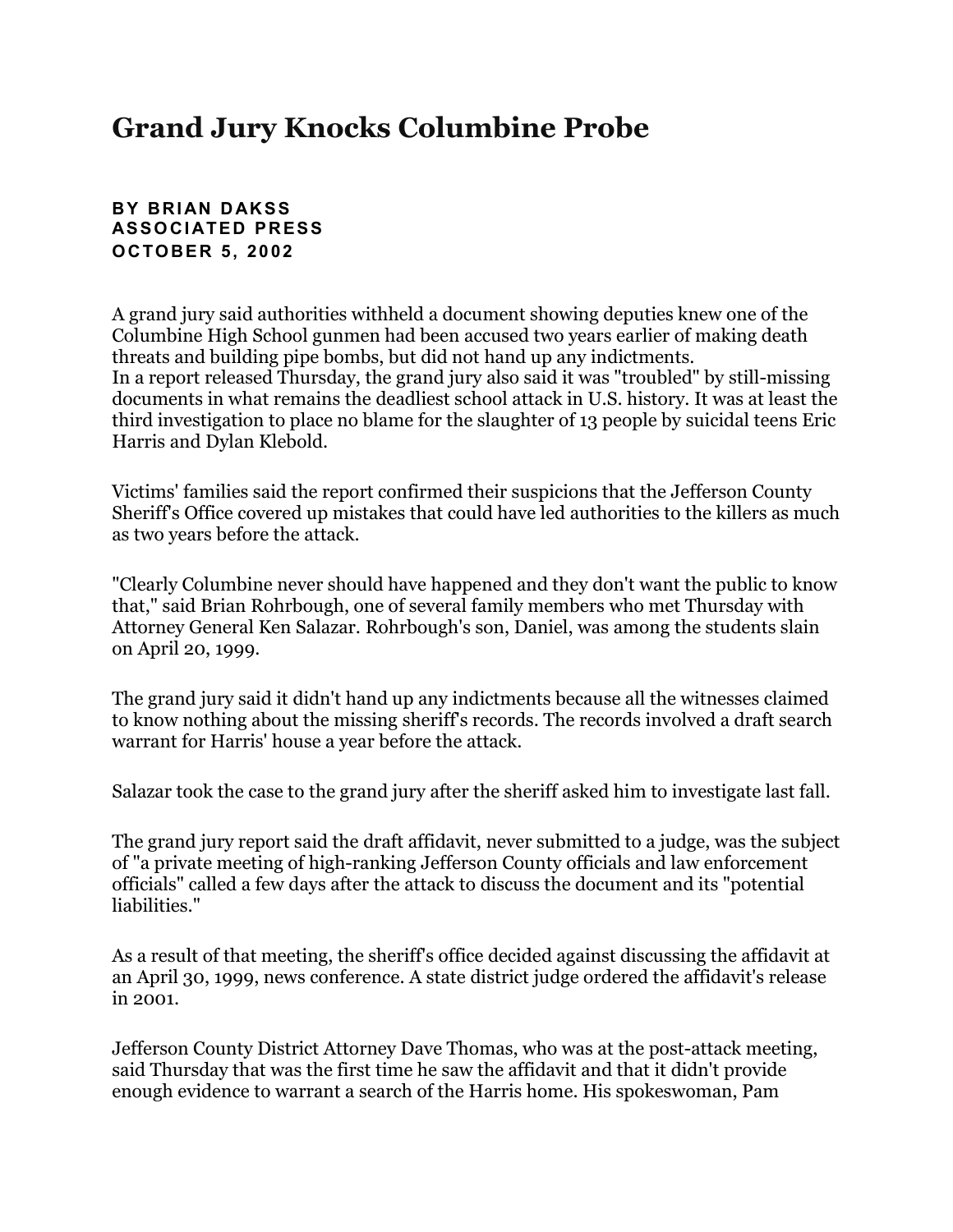Russell, also said prosecutors weren't asked during the meeting whether investigators should publicly disclose the document.

Sheriff's spokeswoman Jacki Tallman declined comment on the report.

Randy and Judy Brown, who contacted the sheriff's office in 1997 and 1998 with complaints about Harris — including allegations he had threatened their son, Brooks said the private meeting is evidence of a cover-up by authorities.

"This is collusion. This is criminal. This is a criminal conspiracy," Brown said after he and his wife met with the attorney general's staff.

At this point, investigations may have run dry in the massacre.

"The whole thing stinks to high heaven," said Scott Robinson, a criminal defense attorney, summing up the worst fears of survivors and families of victims: "There's nowhere to go from here."

Ken Lane, Salazar's spokesman, added: "There's nothing left to do."

Sheriff Ted Mink asked the attorney general to investigate last fall after coming across a 1997 report tucked inside a sheriff's department binder that dealt with a Web site where Harris referred to "ground zero" and boasted that he and Klebold had built pipe bombs. The report was apparently never pursued.

The attorney general's investigation revealed that the files of sheriff's investigator Michael Guerra, who wrote the proposed request for a search warrant, were missing. Salazar said earlier this year he had found no sign of negligence by the sheriff's department but said investigators were still looking for some documents.

After discovering the Guerra file was missing, Salazar asked the grand jury to investigate.

The grand jury said all the witnesses it heard from denied knowing what happened to Guerra's file. And it said that while the majority of documents in Guerra's file have been reconstructed, the originals are still missing.

Some computer files in the case have also been purged — some of them the summer after the attack — and other documents shredded, though that was done under normal department procedures.

The report could have reverberations in November — Thomas is running for Congress and Salazar is running for the U.S. Senate. Both are Democrats.